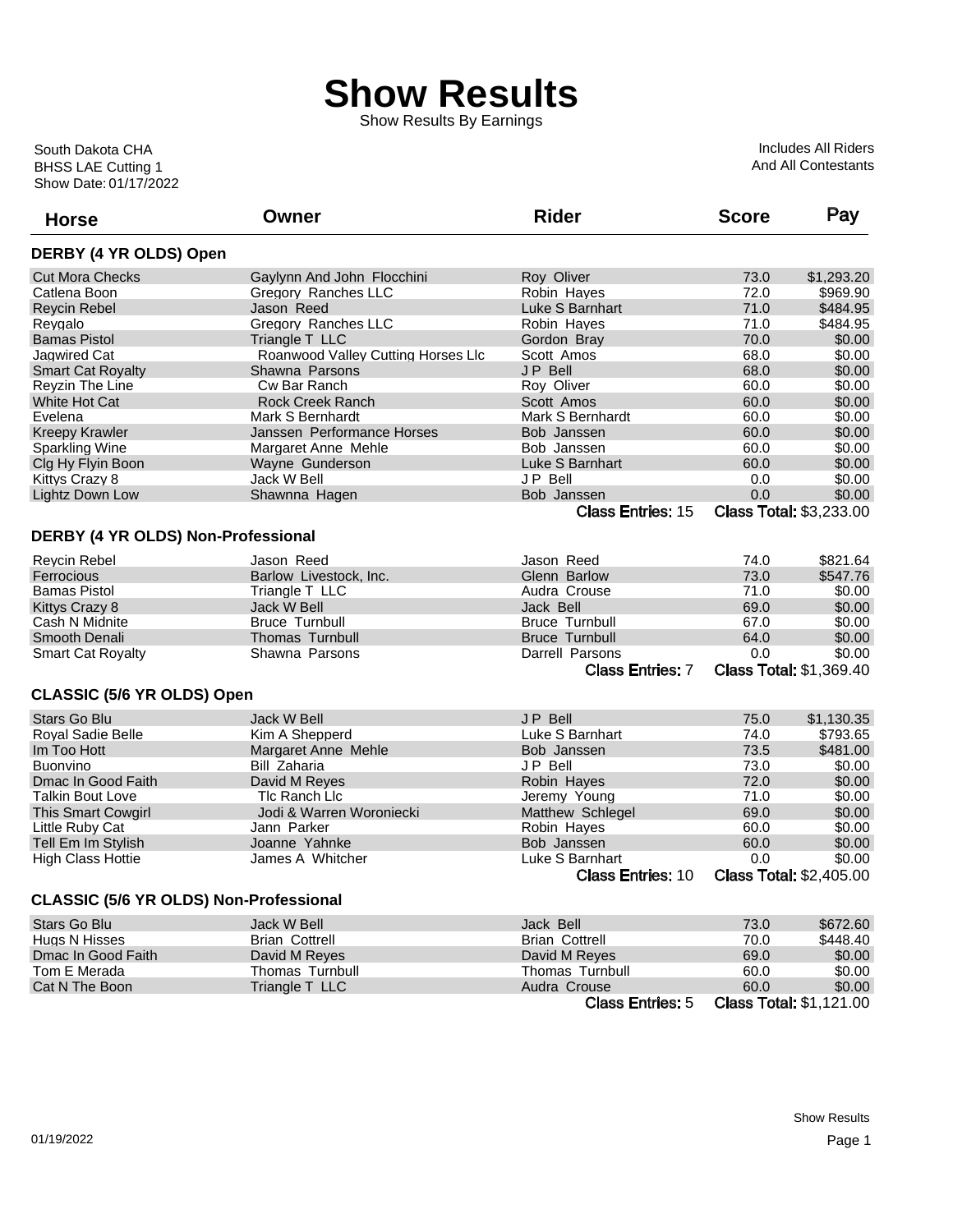## **Show Results**

Show Results By Earnings

Show Date: 01/18/2022 BHSS LAE Cutting 2 South Dakota CHA

Includes All Riders And All Contestants

| <b>Horse</b>                           | Owner                              | <b>Rider</b>             | <b>Score</b> | Pay                            |
|----------------------------------------|------------------------------------|--------------------------|--------------|--------------------------------|
| DERBY (4 YR OLDS) Open                 |                                    |                          |              |                                |
| Catlena Boon                           | Gregory Ranches LLC                | Robin Hayes              | 74.0         | \$1,019.58                     |
| <b>Kreepy Krawler</b>                  | Janssen Performance Horses         | Bob Janssen              | 73.0         | \$849.65                       |
| <b>Jagwired Cat</b>                    | Roanwood Valley Cutting Horses Llc | Scott Amos               | 72.0         | \$594.76                       |
| Reygalo                                | Gregory Ranches LLC                | Robin Hayes              | 72.0         | \$594.76                       |
| Toushay                                | Pamela B Shaeffer                  | Scott Amos               | 71.5         | \$339.86                       |
| Lightz Down Low                        | Shawnna Hagen                      | Bob Janssen              | 71.0         | \$0.00                         |
| <b>Cut Mora Checks</b>                 | Gaylynn And John Flocchini         | Roy Oliver               | 71.0         | \$0.00                         |
| Clg Hy Flyin Boon                      | Wayne Gunderson                    | Luke S Barnhart          | 70.0         | \$0.00                         |
| Evelena                                | Mark S Bernhardt                   | Mark S Bernhardt         | 70.0         | \$0.00                         |
| Reycin Rebel                           | Jason Reed                         | Luke S Barnhart          | 60.0         | \$0.00                         |
| White Hot Cat                          | Rock Creek Ranch                   | Scott Amos               | 60.0         | \$0.00                         |
| <b>Sparkling Wine</b>                  | Margaret Anne Mehle                | Bob Janssen              | 60.0         | \$0.00                         |
| <b>Bamas Pistol</b>                    | Triangle T LLC                     | Gordon Bray              | 60.0         | \$0.00                         |
| Cats Pretty Rey                        | Kirk Hall                          | Kirk Hall                | 60.0         | \$0.00                         |
| <b>Smart Cat Royalty</b>               | Shawna Parsons                     | JP Bell                  | 0.0          | \$0.00                         |
| Reyzin The Line                        | Cw Bar Ranch                       | Roy Oliver               | 0.0          | \$0.00                         |
|                                        |                                    | <b>Class Entries: 16</b> |              | <b>Class Total: \$3,398.61</b> |
|                                        |                                    |                          |              |                                |
| DERBY (4 YR OLDS) Non-Professional     |                                    |                          |              |                                |
| <b>Reycin Rebel</b>                    | Jason Reed                         | Jason Reed               | 73.0         | \$821.64                       |
| Smooth Denali                          | <b>Thomas Turnbull</b>             | <b>Bruce Turnbull</b>    | 72.0         | \$547.76                       |
| Ferrocious                             | Barlow Livestock, Inc.             | Glenn Barlow             | 71.0         | \$0.00                         |
| Cash N Midnite                         | <b>Bruce Turnbull</b>              | <b>Bruce Turnbull</b>    | 70.0         | \$0.00                         |
| <b>Bamas Pistol</b>                    | Triangle T LLC                     | Audra Crouse             | 60.0         | \$0.00                         |
| <b>Smart Cat Royalty</b>               | Shawna Parsons                     | Darrell Parsons          | 0.0          | \$0.00                         |
| Kittys Crazy 8                         | <b>Jack W Bell</b>                 | Jack Bell                | 0.0          | \$0.00                         |
|                                        |                                    | <b>Class Entries: 7</b>  |              | <b>Class Total: \$1,369.40</b> |
| CLASSIC (5/6 YR OLDS) Open             |                                    |                          |              |                                |
| Royal Sadie Belle                      | Kim A Shepperd                     | Luke S Barnhart          | 74.0         | \$1,052.52                     |
| Tell Em Im Stylish                     | Joanne Yahnke                      | Bob Janssen              | 73.0         | \$739.00                       |
| Stars Go Blu                           | Jack W Bell                        | JP Bell                  | 72.0         | \$223.94                       |
| <b>High Class Hottie</b>               | James A Whitcher                   | Luke S Barnhart          | 72.0         | \$223.94                       |
| Buonvino                               | Bill Zaharia                       | JP Bell                  | 71.0         | \$0.00                         |
| <b>Talkin Bout Love</b>                | <b>TIc Ranch LIc</b>               | Jeremy Young             | 70.0         | \$0.00                         |
| Im Too Hott                            | Margaret Anne Mehle                | Bob Janssen              | 69.0         | \$0.00                         |
| Dmac In Good Faith                     | David M Reyes                      | Robin Hayes              | 60.0         | \$0.00                         |
| This Smart Cowgirl                     | Jodie Woroniecki                   | Matthew Schlegel         | 0.0          | \$0.00                         |
|                                        |                                    | <b>Class Entries: 9</b>  |              | <b>Class Total: \$2,239.40</b> |
| CLASSIC (5/6 YR OLDS) Non-Professional |                                    |                          |              |                                |
| Stars Go Blu                           | Jack W Bell                        | Jack Bell                | 73.0         | \$672.60                       |
| Cat N The Boon                         | Triangle T LLC                     | Audra Crouse             | 72.0         | \$448.40                       |
| Tom E Merada                           | <b>Thomas Turnbull</b>             | <b>Thomas Turnbull</b>   | 71.5         | \$0.00                         |
| Dmac In Good Faith                     | David M Reyes                      | David M Reves            | 71.0         | \$0.00                         |
| <b>Hugs N Hisses</b>                   | <b>Brian Cottrell</b>              | <b>Brian Cottrell</b>    | 69.0         | \$0.00                         |
|                                        |                                    | <b>Class Entries: 5</b>  |              | <b>Class Total: \$1,121.00</b> |